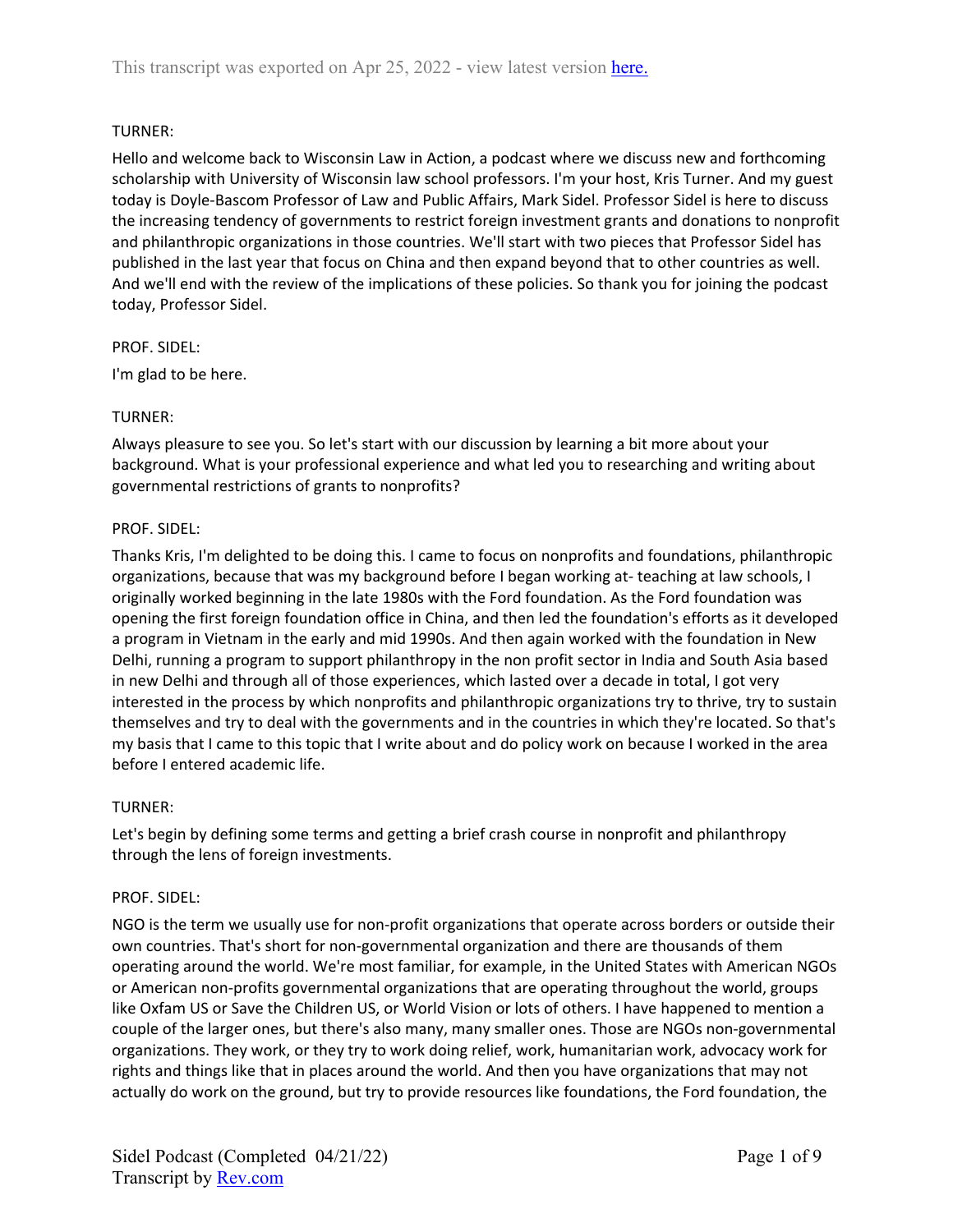Gates foundation, the Rockefeller foundation. Those are also a kind of non-governmental organization themselves. We usually call those foundations because they are, and they're investing in nonprofits in the countries in which they work. They may also be investing in academic organizations, universities.

#### PROF. SIDEL:

They may even be investing in the work of governmental agencies to do socially innovative work, but that's the general concept of non-governmental organizations. And it really has to do with organizations from one country, nonprofit organizations from one country crossing borders to work in another country.

#### TURNER:

In one country where they've been pretty active, at least in relatively recent years is in China. So in your first article, "Overseas NGOs and foundations, and COVID in China," published in EURICS in July of 2021 discussed a history of NGO regulation in China. How has the Chinese governments policy changed in recent years?

#### PROF. SIDEL:

China's always been very careful about the work that oversees non-profit organizations, nongovernmental organizations, NGOs do in China, whether it's organizations that provide resources like the Ford foundation or organizations that work directly on the ground, like Oxfam or Save the Children or World Vision or other groups like that. China has been at times cautiously welcoming of those groups. At other times, like in the past 10 years, they've been somewhat more suspicious of the activities of those groups. And over the past decade in China, China has been leery particularly of organizations that try to promote democracy or rights advocacy in China, from abroad. And beginning about 10 years ago, and very specifically about five or six years ago, China began employing more legal means to restrict, to constrained, to control the work of these non-government organizations, both those that are directly active in China and those that provide resources to local groups in China.

#### PROF. SIDEL:

So the change in policy in the past six, seven years, the past 10 years since Xi Jinping came to power in China in 2012 has really been in one direction, which is to control, to constrain, to narrow the scope that foreign organizations can play in China.

#### TURNER:

So what prompted this securitization in policy towards overseas foundations and nonprofits, does it apply to places like Hong Kong, Taiwan, as well as foundations from North America and Europe and other places in the West?

#### PROF. SIDEL:

In China what has prompted this over the past six or seven years, particularly, but more broadly over the past decade is a sense that some of the organizations that operate from abroad are going beyond charity. They're going beyond relief work. They're going beyond humanitarian work. They're trying to build the capacity. In some cases, at least according to the Chinese government, they're trying to build the capacity of critical actors in the countries themselves to try to bring about reforms, or may even maybe a view of some, bring about a change in government. That's a much harder position that the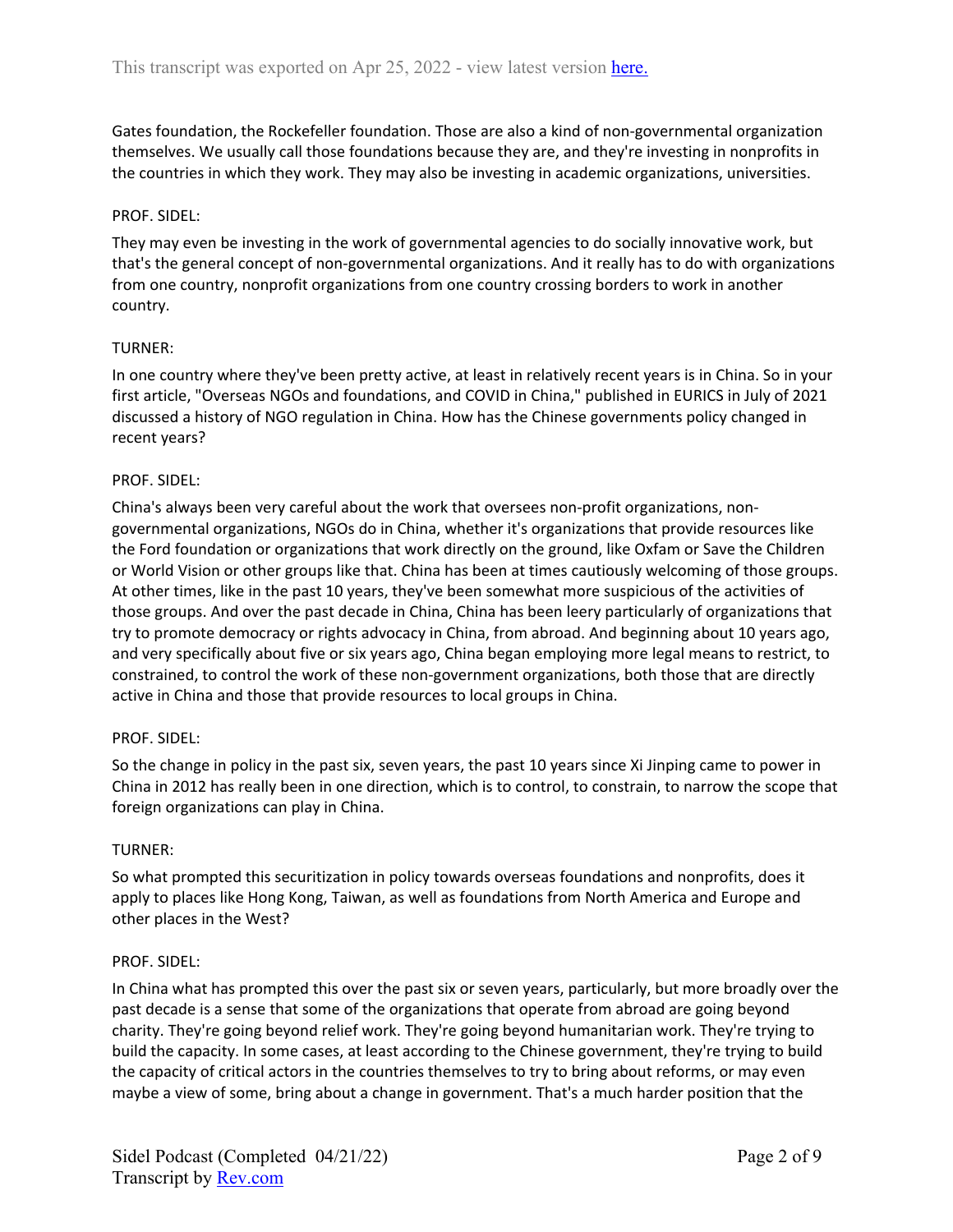Chinese government has taken in the past, especially 5, 6, 7 years than it took before. And China's very much opposed to organizations going beyond the charitable role into anything that approaches advocacy or helping Chinese groups advocate for human rights and things like that. It is the more authoritarian places, China, Vietnam, India, and other countries, and other regions of the world that are particularly concerned about American and European, especially non-governmental organizations and foundations coming in and doing this kind of work.

## PROF. SIDEL:

So it's particularly in places like China, where there's that concern. China's also very concerned that foreign philanthropic capital, the work of foundations and other groups contributed in its view to the color revolutions across Eastern Europe, across the Middle East and North Africa in 2013, 2014 in Hong Kong, there's scant evidence that foreign non-governmental organizations and foundations were leading actors in those indigenous domestic developments. But from the Chinese perspective, they do feel that foreign intervention played a role in those color revolutions. And they are determined to stop that from happening in China. The result has been that the space for movement, the space for work that foreign foundations and non-governmental organizations have in China since about 2015, 2016, has been substantially narrowed, substantially constrained. And so those organizations that remain in China are limited to a certain range of activities and just don't have the ability to do the breadth of their work that they had before.

## TURNER:

Interesting. So it sounds like sometimes the Chinese government can see these NGOs as maybe Trojan horses? Where they are coming in with charity, at least on their sleeve, but there might be other ulterior motives, but beneath that?

## PROF. SIDEL:

There is definitely that view in China. Now China's a big place. So there's all different kinds of policy views in China. There are certainly some that have the kind of Trojan horse view that you're talking about. There are others in the government and in academic institutions and in the Chinese nonprofit sector itself, who don't necessarily view it that way, who view most overseas civil society, most overseas NGOs and foundations as being contributory and valuable for China, but the position you are articulating the Trojan horse position is a position that has achieved policy dominance in China, especially since 2015, 2016, from the point of view of those who want to constrain and control the work of foreign organizations in China, especially foreign organizations that support human rights advocacy and areas like this in China. This has been a successful change from their point of view in China, foreign organizations have much less freedom of movement in China now than they did before.

## PROF. SIDEL:

They have to get virtually every activity and every change of activity approved by the Chinese government. Every such foreign organization has to have a domestic partner organization, which in fact, which in effect is assigned to watch over what it does and to approve on a step by step basis, almost everything they do in China. So from the perspective of the Chinese government, the Chinese communist, this controlling policy perspective has been quite successful in narrowing the work that foreign organizations can do into a collection of activities, charitable activities, which is acceptable to the government.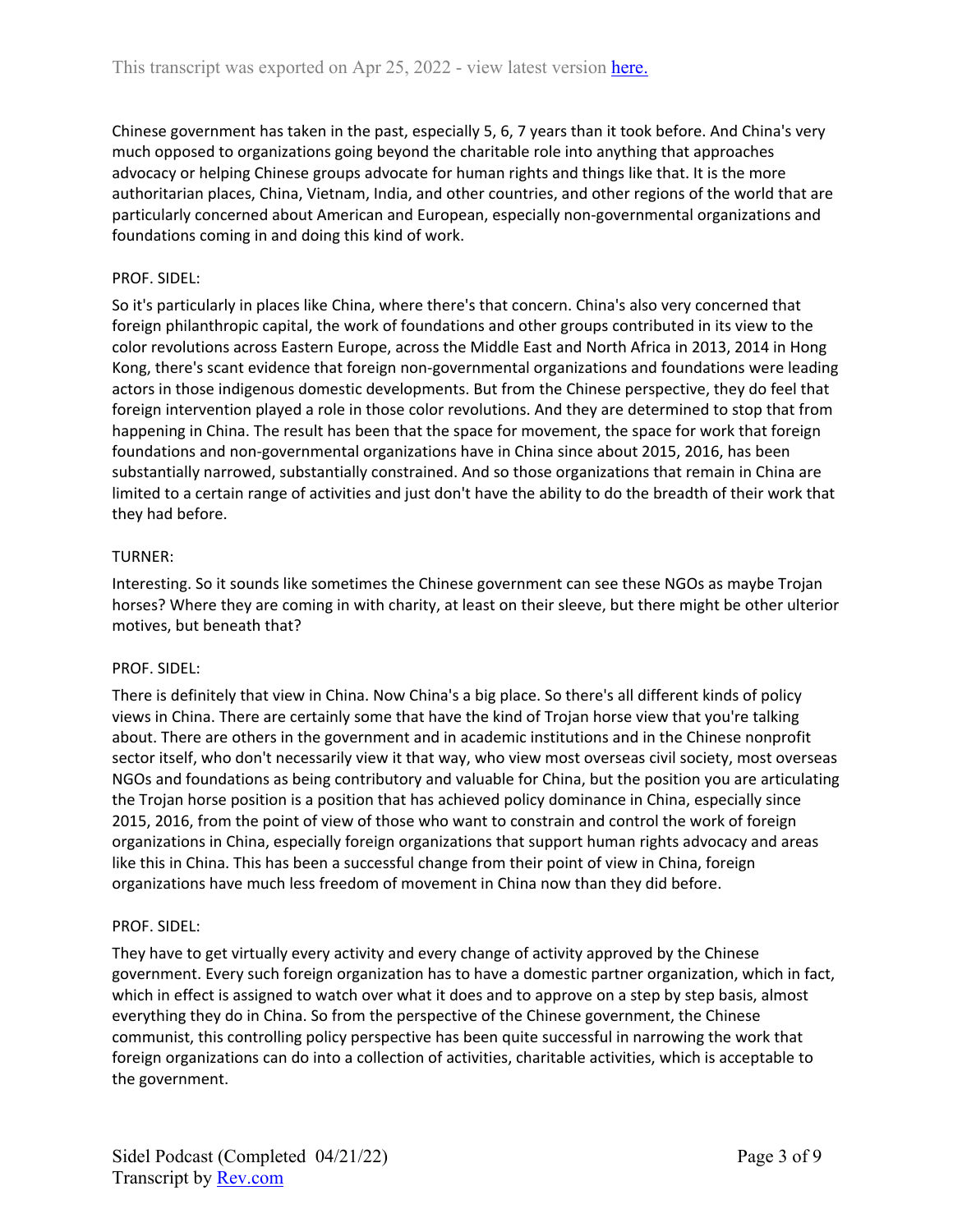# TURNER:

What are some of those acceptable things that they can do?

## PROF. SIDEL:

There's actually a whole range. If you want to work with Chinese organizations on building rural schools, China will support you in doing that. If you want to work with Chinese organizations in building rural health clinics, China supports that if you want to work with Chinese partner organizations in providing school lunches for kids. Additional, in some cases, pension or old age payments to the elderly, traditional charitable activities like that, China's okay with that. They're still watching very carefully, but they're okay with that. When you go beyond that, when you toward the support for environmental advocacy organizations that are trying to Sue or protest against the government for environmental issues or labor issues or broader human rights issues. At that point, if you're a foreign organization, China is in effect now saying that's outside. What we will allow you to do will let you do the traditional charitable activities under close watch, but we're not going to let you go beyond that.

#### TURNER:

I see. Thank you. Yeah. A bright line seems to have been drawn in recent years about what you can do and what cannot be done. So let's shift to your second article. Your second article is titled "Securitizing overseas, nonprofit work in China, five years of the overseas NGO law framework and it's through application to academic institutions," which was published in NYU Law School's US Asia Law Institute Perspectives in November, 2021. In this article, you dive further into the securitization and the first five years of the NGO law framework that we've been discussing already. So what constraints has this law placed on Chinese academic institutions in particular?

#### PROF. SIDEL:

When these new constraints, which is called the overseas NGO law was adopted in China and enacted in China in 2016 and became effective in 2017, there were some protests and grumbling from within Chinese institutions about that. The loudest voice opposing these new controls, these new restrictions on overseas, philanthropic activity in particular were Chinese academic institutions, which felt that in order for China to grow and in order in China to become powerful in the world, Chinese academic institutions needed as few controls, as few constraints as possible in their collaborative activities with their foreign counterparts. And so they were able to work out what I call and others have called a carve out from this restrictive legislation, which allowed them to continue their academic exchanges with universities, research institutions, medical schools, foundations, and other groups abroad. In effect, they were given some more freedoms in 2016, 2017 to continue their and cooperative activities.

#### PROF. SIDEL:

That's begun to change in recent years, as the Chinese security authorities have exercised more and more control over overseas non-governmental organizations and foundations in China, they have begun to reach out to Chinese academic institutions and to impose new restrictions on the work that Chinese academic institutions can do with their foreign counterparts. So particularly in the last year or so, we are seeing more and more controls restrictions on Chinese universities, Chinese research institutions, and what they can do with their foreign counterparts.

#### TURNER: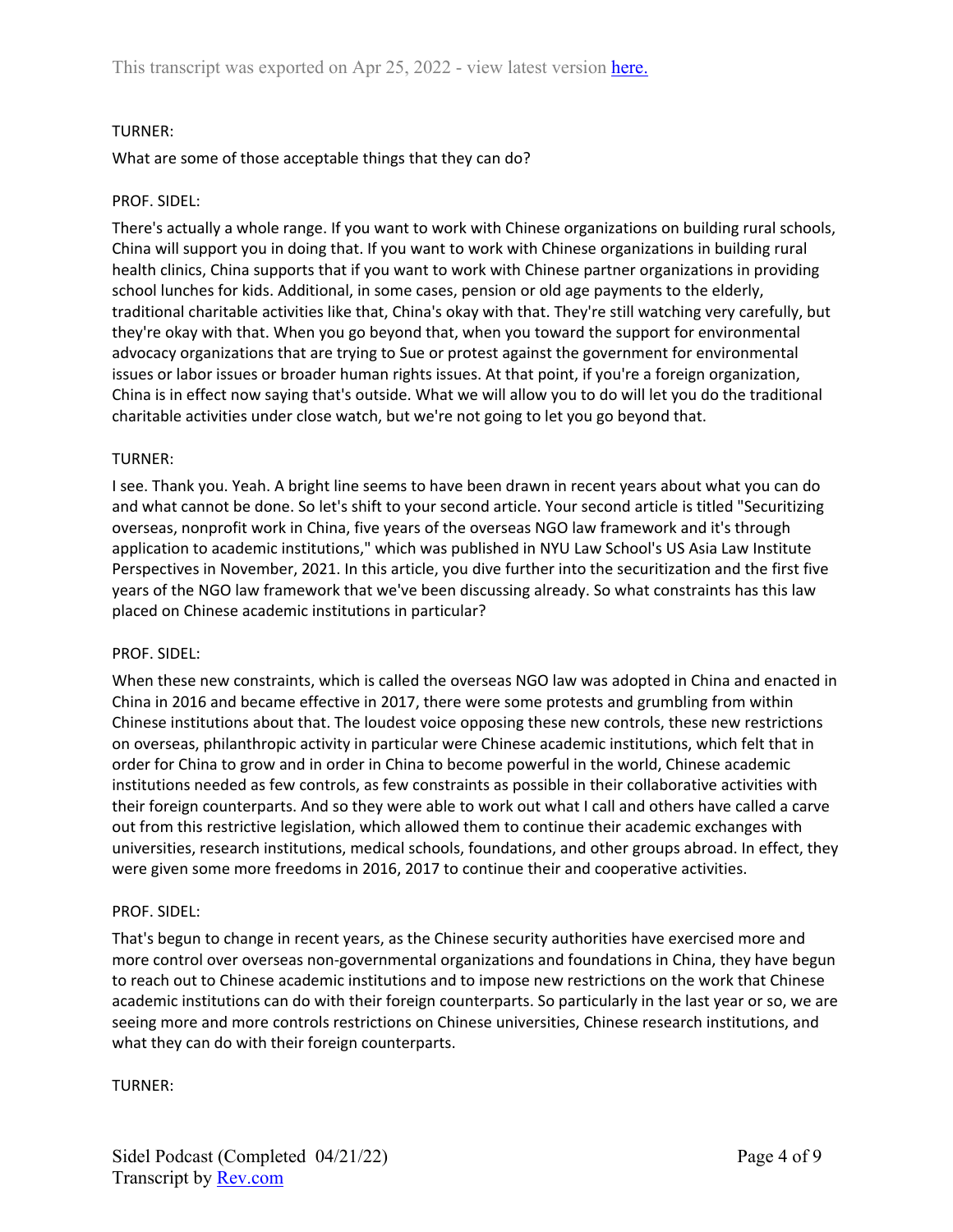In your article, you do mention the carve out, but you call it the carve out that never was. Why would you call it that?

## PROF. SIDEL:

There was a formal carve out for Chinese academic institutions doing their collaborative work with their foreign colleagues in the overseas NGO law overseas non-governmental organization law that was adopted in 2016 in response to the protests and complaints by Chinese academic institutions, a new article, Article 53 was introduced into that legislation, which gave, gave them supposedly the continuing power to engage in these exchanges and collaborations. But in reality, the process of constraining Chinese academic institutions in their work with foreign counterparts in their work with foreign foundations began pretty shortly within a year or two, after that legislation was passed. So informal textual terms. yeah, there was a carve out from the law, but the Chinese security authorities are very powerful in China. And despite that, so called carve out, they began to restrict and stream what the Chinese academic institutions could actually do in terms of foreign collaboration.

# TURNER:

So what will be the ongoing legacy of this securitized foreign investments, not just in academia, but at large?

# PROF. SIDEL:

We are seeing over time, and it's impossible to know whether it will continue for years and years or at some point, whether there'll be a change, but we are seeing a gradual disengagement of China from the world and of the world from China. If you think back to 10 or 15 years ago, the range of interaction in the nonprofit world, in the university and academic world in a variety of business contexts between the outside world in China was exceptionally strong, exceptionally engaged. We are seeing some disengagement in that activity, and that has occurred really at every point in past 10 years. And it is occurring today.

## PROF. SIDEL:

So one legacy of this process is that we're just seeing less contact. The groups that I work with, the conferences that I go to. We used to have a lot of Chinese colleagues coming to that. We used to have more Chinese visiting scholars coming to the University of Wisconsin-Madison and other institutions that is all more difficult now. So the raising offenses, the raising of walls on both sides, although I happen to focus more on the Chinese side of this, that's an ongoing legacy of these controls and constraints and restrictions.

## TURNER:

One that really stuck out to me, I was watching the Winter Olympics a couple months ago, and just thinking of the comparison between the Beijing 2008 Summer Games and the recent Winter Olympics, it felt very stark.

## PROF. SIDEL:

Absolutely it, and Beijing 2008 in Chinese terms was already beginning to be somewhat constrained, but it was much more constrained now. And part, of course, because of the COVID context, but also because of the general political context as well.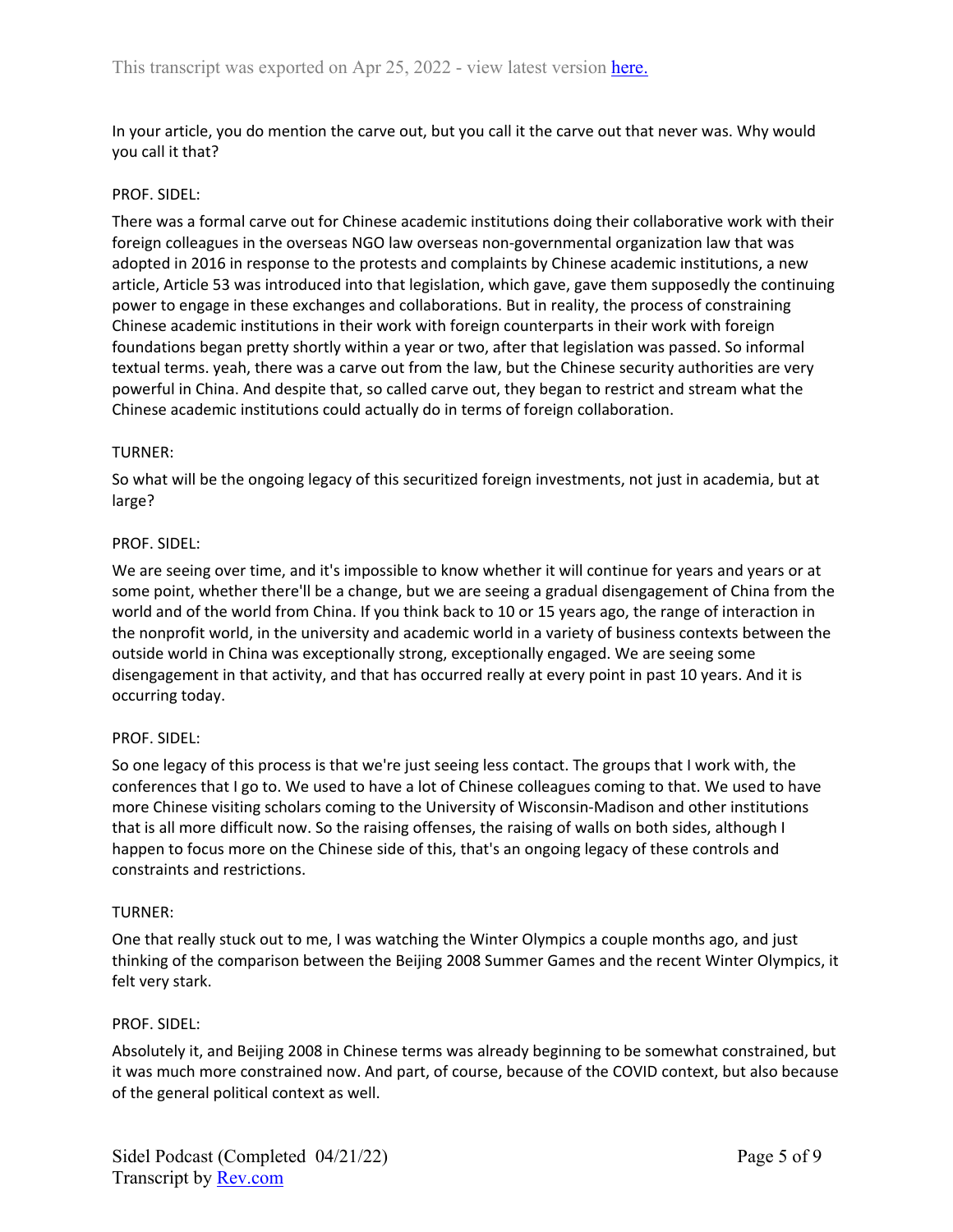# TURNER:

And this next question is kind of an unfair one, but I'm going to ask anyway, do you anticipate any changes to these NGO laws in the coming years?

# PROF. SIDEL:

In China? I really don't. I have to say, I think this process of separating China from the world and the world separating from China is ongoing and absence some change in, for example, the bilateral relationship between the United States and China or other bilateral relationships or the international situation. I don't see changes to these frameworks occurring in a positive direction in the coming years. Having said that there is tremendous pent up demand in the United States, in China, in Europe and other parts of the world for continued and strengthened collaboration with China. So there are those on both sides of that wall, if you will, who would like to be able to do more with each other, those constituencies will always be there, but it's been very difficult over the past 5, 6, 7 years over the past 10 years altogether. And I don't anticipate any short term or medium term significant change for the better.

# TURNER:

Are there other countries that have also limited foreign investments in nonprofits and philanthropic organizations?

## PROF. SIDEL:

Yeah, we do have that and it tends to be countries that have more authoritarian governments. We could cite for example, Vietnam, which has been cautiously, carefully open to overseas non-profits, nongovernmental organizations and foundations, but with some of the same kind of con constraints, as in China, Vietnam's very careful to not allow overseas organizations, for example, to do much work on human rights or rights advocacy in Vietnam. Another example, which is at least ostensibly, a democratic country is India, but India has a very strong legislative and regulatory framework for controlling the fiscal investments that overseas foundations and other groups make into India for Indian nonprofit organizations. That's a framework that has been in place since the mid-1970s.

## PROF. SIDEL:

It goes back a very long way and it makes it very difficult for overseas nonprofit groups, even relief and humanitarian groups to operate in India. So there's a number of these examples around the world. And as we see the rise of more authoritarian governments around the world and the retreat of some democratic principles in a number of countries around the world, these walls are going up in terms of these enhanced strengthened frameworks for keeping overseas ideas, nonprofit organizations, and foundations out.

## TURNER:

You mentioned that the regulatory and administrative rules in India might go back, go back to the 1970s. Are there any origins of decolonialization?

## PROF. SIDEL:

There are. India going back to earlier, to colonial times, India had always had a strong, robust framework for controlling associational, nonprofit, civil society entities, but a good deal of its framework for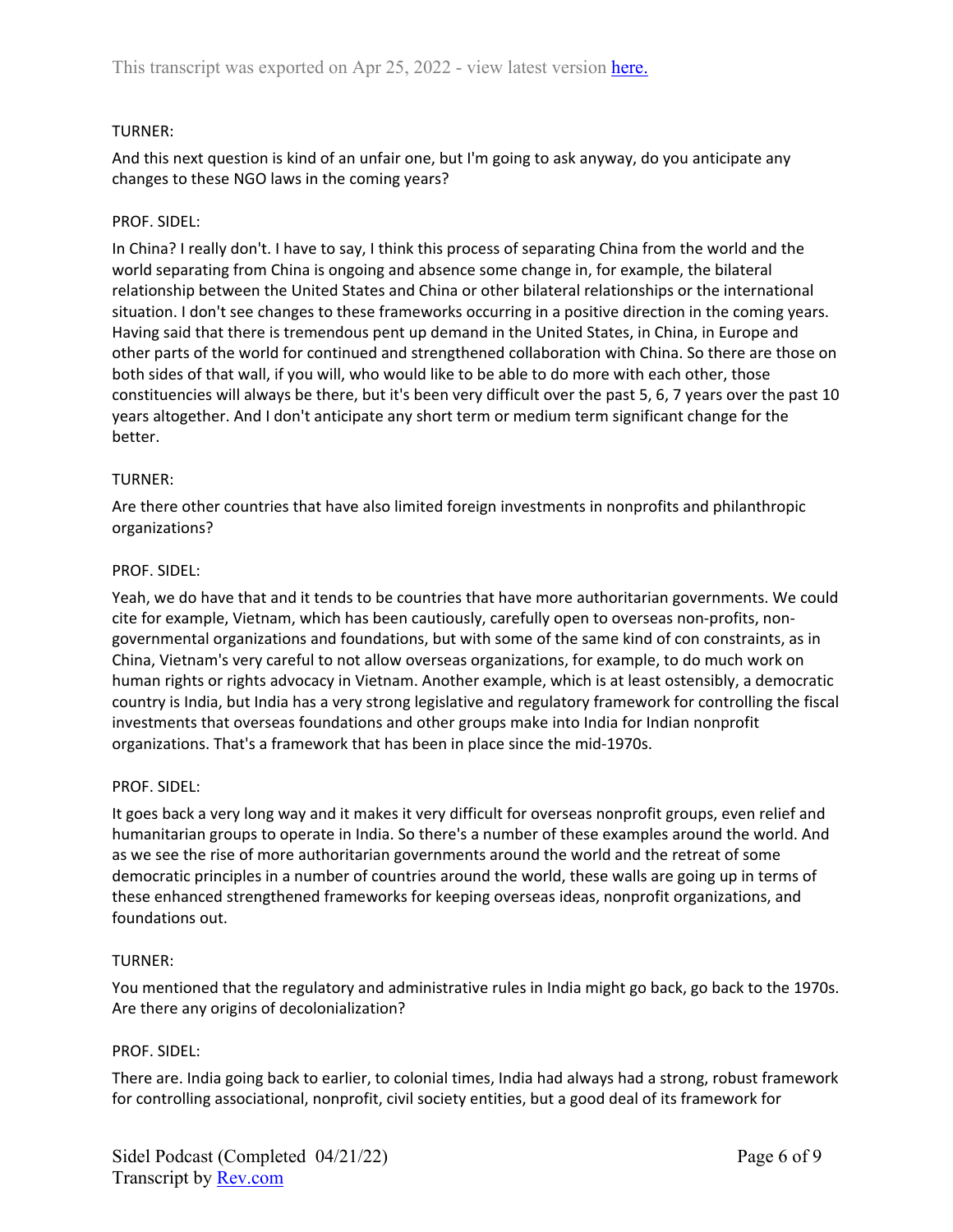controlling the work of foreign foundations and foreign nonprofits in India really comes out of the 1970s and political conflict in India. And they desire, as in China, in more recent years to keep foreign organizations out of political and rights oriented developments in India.

## TURNER:

Okay, thank you for clarifying. So are these other countries, India, Vietnam, are they following China's lead or are they developing unique restrictions based on their own country's experiences?

## PROF. SIDEL:

In most cases, these restrictions on the work of foreign organizations are not so much following China's lead as they are authoritarians with similar worldviews. And they are concerned about human rights organizations from abroad. They're concerned about human rights ideas from abroad. And so in terms of the question you ask, it's more restrictions based on their own country's experiences. Having said that there is no doubt that places like Vietnam, Thailand, Myanmar, and other places have looked with interest at the Chinese experience in recent years. And the ways in which China over a period of about now six years has successfully cored and constrained the overseas NGO and foundation community, and is allowing it to stay in China, but only allowing it to do the exact things that the government wants it to do. There is interest in that experience and in the success from the Chinese perspective or the Chinese government perspective, the success that China seems to be having in constraining those organizations.

#### TURNER:

I see. So there's a sign of success and there's a common thread of rising authoritarianism that might lead to what looks like a parallel limitation on foreign investment NGLs?

PROF. SIDEL:

Absolutely.

## TURNER:

So what do you most hope readers take away from your work in this area?

## PROF. SIDEL:

This is one aspect of work I do on nonprofits and philanthropy in which I've been concerned in the United States, but in Asia and other places as well about the relationships between governments and the nonprofit community and how much governments will let the nonprofit community engage in a daily civic life in their countries, whether that's in Australia or the US, China or other countries. So I think what I most hope readers will take away with, from the work is a sense for how strong governments are and how concerned governments are about the work of nonprofit organizations and how fearful some governments sometimes are about their ability to control those organizations and to, in some cases like China or Vietnam retain power. So I think that's at least to some degree, what I hope readers will take away from the work.

## PROF. SIDEL:

I also hope that readers won't take an entirely pessimistic view from the work, despite the strength of China's restrictions, despite the strength of India's restrictions. India has a thriving nonprofit sector. China continues to have hundreds of thousands of domestic nonprofit organizations of its own and to let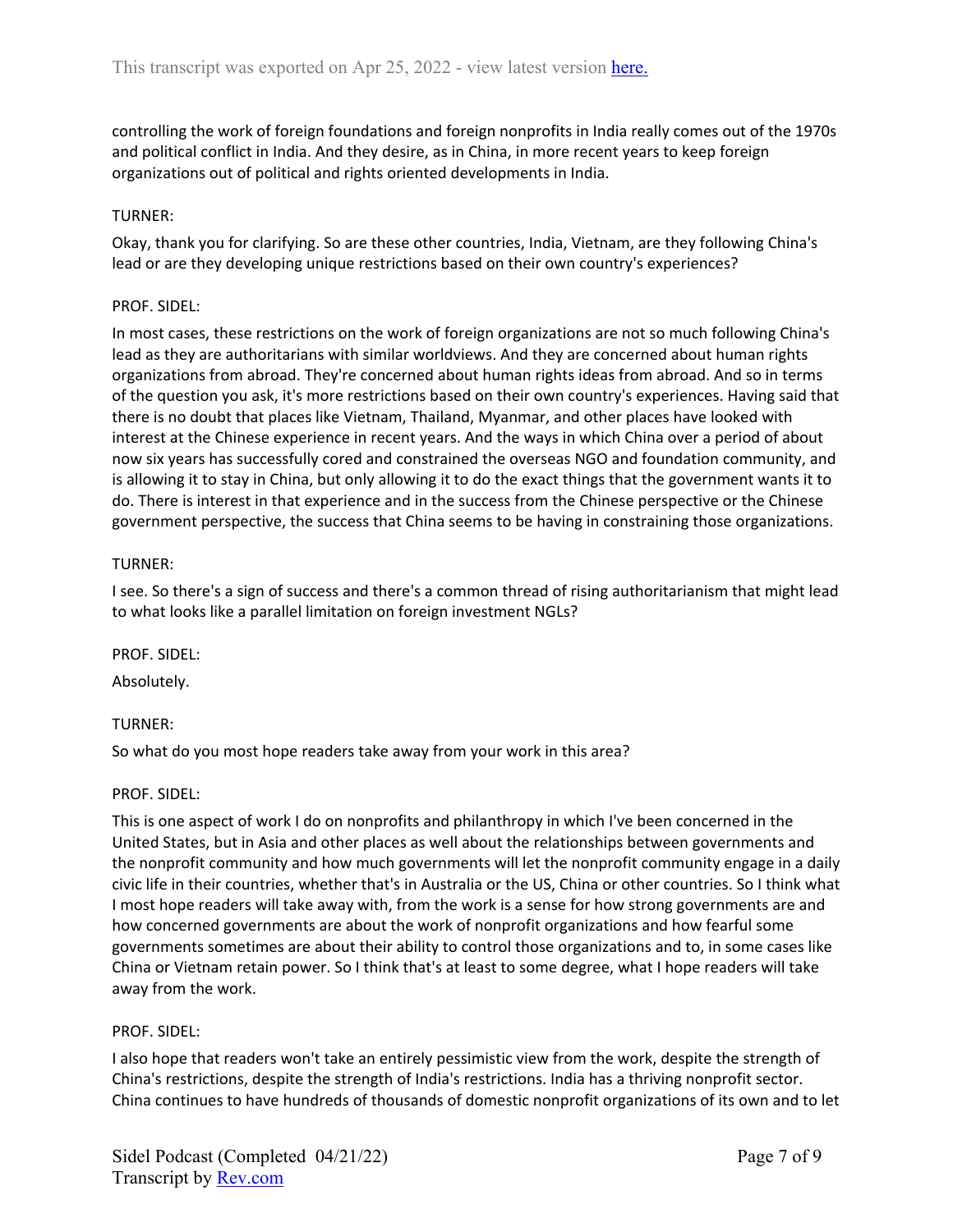the foreign sector do some work in the country. So while I'm discussing constraints and controls and restrictions, I don't mean to paint an entirely pessimistic process.

## TURNER:

Related question I do have, is how does the United States treat foreign NGOs when they are working here?

## PROF. SIDEL:

We are pretty open to the work of foreign NGOs and foreign foundations in the United States. In general, what we do is for the most part, we subject overseas organizations that want to work in the United States to the same kinds of governance and legal frameworks that US organizations are subject to. So in some cases they can work directly in the United States and other cases, it winds up being better for them from a governance and legal perspective to actually establish a US organization and to do their work with and through a US organization. But as you might expect, we are somewhat less restrictive in terms of the controls we place on overseas, civil society groups, working in the United States. One thing we do do, which I don't think is a bad thing myself, is that we do place some restrictions on the ability of foreign organizations in foreign individuals to become influential in the US electoral process. That's something that a lot of countries do. It's something we do as well. And I don't think that's a bad thing.

# TURNER:

Right, I don't think I could hold that against China, India, the US, or anyone to say foreign NGO. We draw the line at influencing any elections. Completely understandable there, I have to agree. Where can researchers find more of your work?

## PROF. SIDEL:

I wind up doing work in a variety of sort of outlets. Like most of the interviewees you've had on this, I do work in traditional law journals, law reviews, things like that, but increasingly over the past, what, 10 years or so, I've done more work in public policy forum in, I don't want to say popular because you don't get that many readers, but in policy journals, shorter form journals, journals for the field that are intended to influence policy and wherever possible, I'm working in the countries themselves, China, India, Vietnam, and trying to express viewpoints there as well. So it's a variety of things. And in that context, as you may be going to bring up things like the repository at Wisconsin and the various ways in which people can find work around the world have been very useful.

## TURNER:

Sure. And of course the repository here, we strive to include everything that Professor Sidel publishes and he is a prolific author, and I suggest you check him all out in the repository. It's really fascinating just as this whole interview was, we'll linked to all that scholarship on our podcast page. Thank you very much for joining the podcast today, Professor Sidel, what a great conversation.

## PROF. SIDEL:

Thank you. It's been a pleasure.

TURNER: